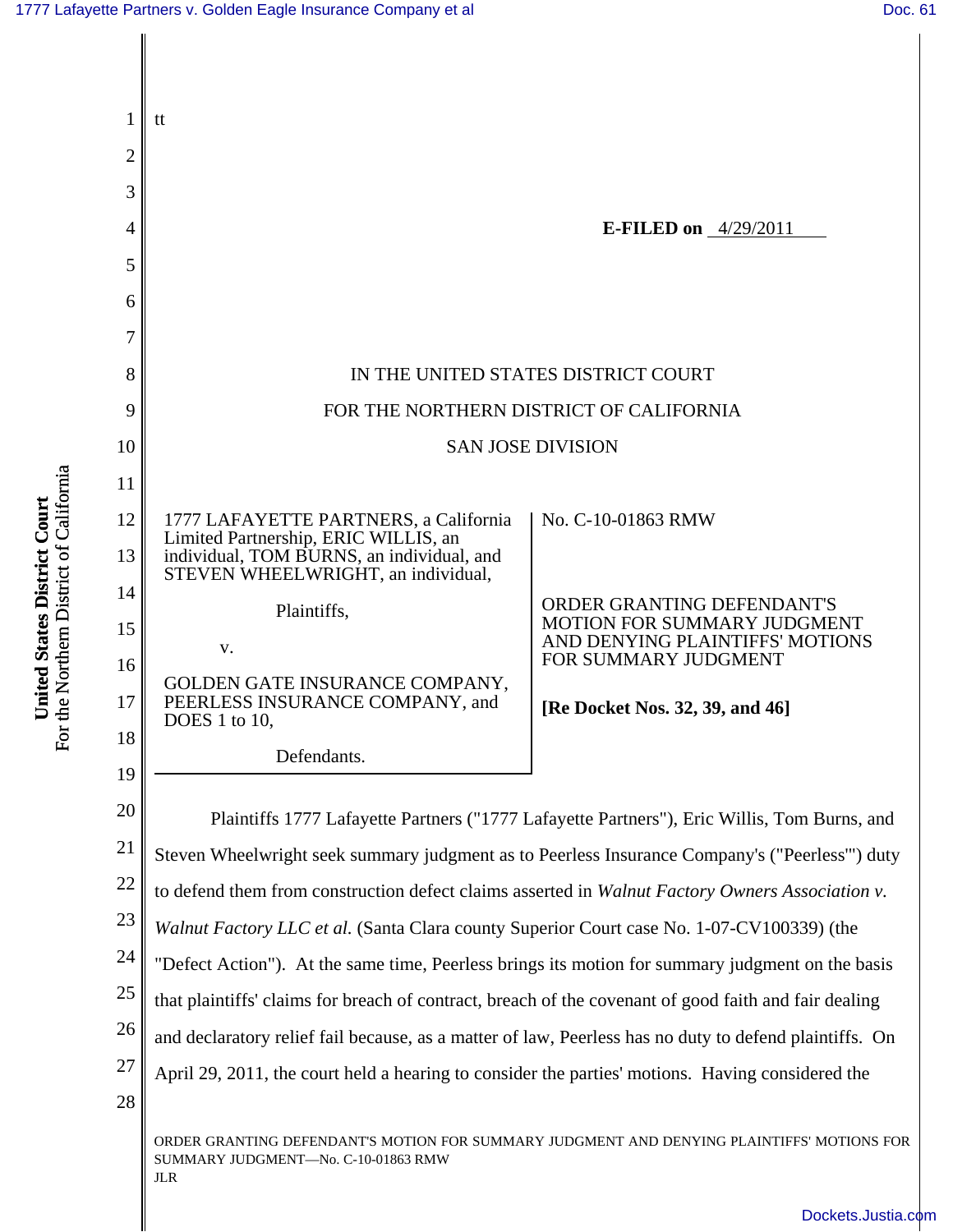1 2 3 papers submitted by the parties and the arguments of counsel, and for the reasons set forth below, the court grants defendant's motion for summary judgment and denies plaintiffs' motions for summary judgment.

#### **I. UNDISPUTED FACTS**

#### **A. Project Development**

The parties essentially agree that the material facts are undisputed. 1777 Lafayette Partners is a single asset limited partnership created in April 1999. Willis Decl. ¶ 3. Eric Willis and Tom Burns were general partners and Steven Wheelwright served as a limited partner. Willis Decl. ¶¶ 1 & 4.

10 11 12 13 14 In 1999, 1777 Lafayette Partners purchased an abandoned walnut processing factory located at 1777 Lafayette Street, Santa Clara, California (the "Project"), for the purpose of converting the Project into a living and work units. Willis Decl. ¶ 3. As general partners, Eric Willis and Tom Burns were involved in the construction of the Project. Willis Decl.  $\P$  7 As a limited partner, Steven Wheelwright was not involved in the day to day operations of the project. Willis Decl.  $\sqrt{\phantom{a}}\,8$ .

15 16 17 18 19 20 1777 Lafayette Partners developed the Project into a rental property from 2000-2001 and then held the property for rental. Plaintiffs specify that they rented some, but not all of the individual units and that common areas were never rented or occupied. The rent rolls show an occupancy rate for the property of 85-95% between 2002 and 2004. Tucker Decl. Exhs. M, N, O, P; Willis Decl. Ex. A. From 2002 to 2003, the Project produced total rental income of \$1,952,133.30. Tucker Decl. Exh. M.

21 22 23 24 25 26 27 28 ORDER GRANTING DEFENDANT'S MOTION FOR SUMMARY JUDGMENT AND DENYING PLAINTIFFS' MOTIONS FOR SUMMARY JUDGMENT—No. C-10-01863 RMW JLR  $2$ Eventually, 1777 Lafayette Partners sold the Project to Wolff Enterprises LLC. The parties entered into a Purchase and Sale Agreement on May 28, 2003. Willis Decl. ¶ 11. After three amendments to the Purchase and Sale Agreement, the transaction closed on February 6, 2004 and the Grant Deed was recorded on February 9, 2004. Willis Decl. ¶¶ 19-20. Wolff Enterprises LLC then converted the rental units into condominiums. Tucker Decl. Exh. Q. While plaintiffs assert that 1777 Lafayette Partners' transfer of its interest in the property could have occurred as early as May 28, 2003, it is undisputed that escrow closed in the sale on February 6, 2004. Dkt. No. 54 at 2. The Purchase and Sale Agreement also addressed the rented apartments within the Project and the

4

5

6

7

8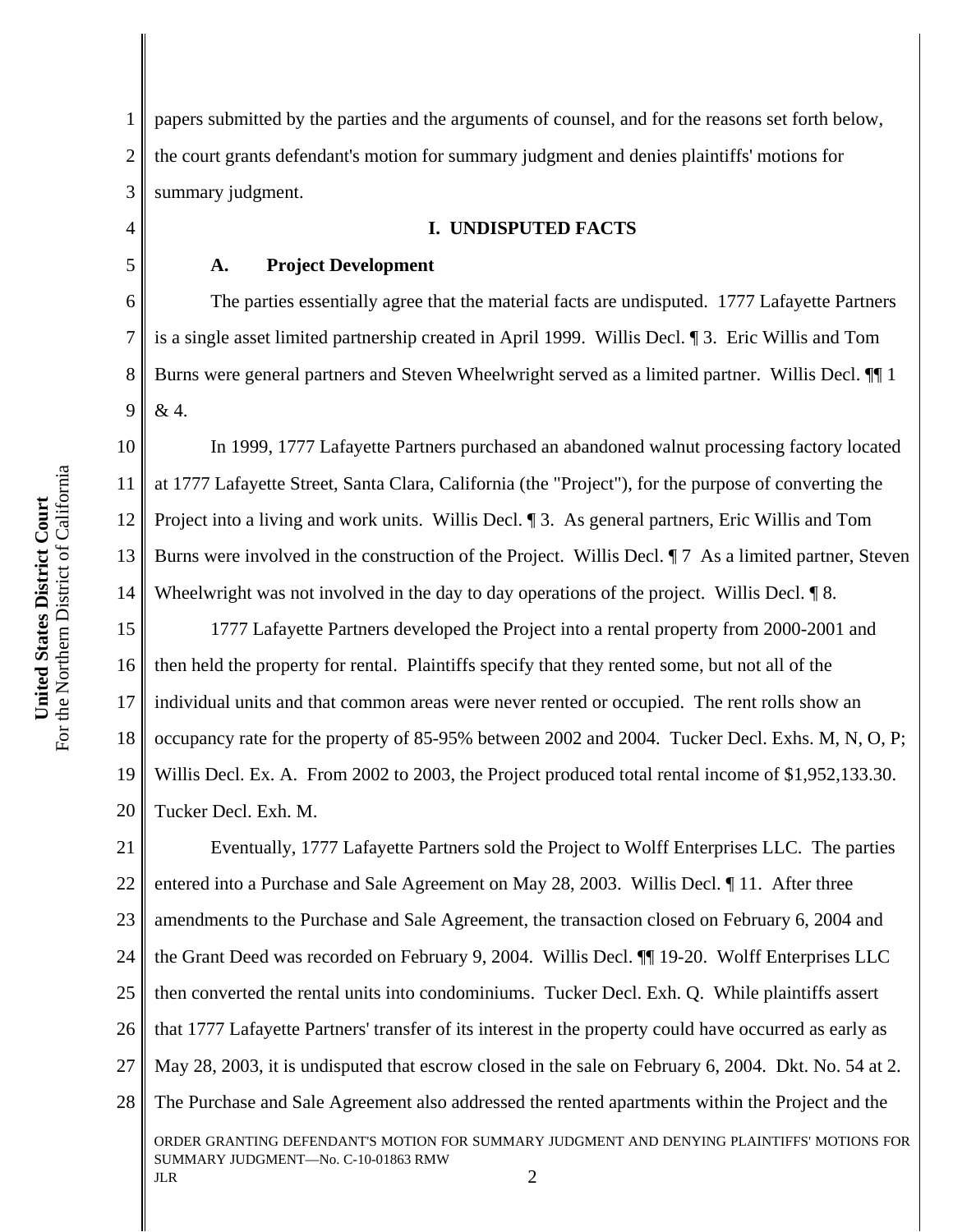1 2 3 4 related obligations of 1777 Lafayette Place to both the buyer and the tenants. For example, paragraph one of the Purchase and Sale Agreement notes that "[t]he sale and purchase of Property pursuant to this Agreement shall also include the assignment by Seller to Buyer of All Leases . . . ." Tucker Decl Exh. Q at ¶ 1.

#### **B. The Defect Action**

6 7 8 9 10 11 12 13 14 15 16 17 On December 5, 2007, The Walnut Factory Owners Association ("Owners Association") filed suit for construction defects against Wolff Enterprises and other defendants involved in the Project. Request for Judicial Notice ("RJN") Exh. 2.<sup>1</sup> 1777 Lafayette Partners was added to the Defect Action on July 10, 2009. RJN Exh. 3. On May 10, 2010, Eric Willis and Tom Burns were named as defendants in the Defect Action as general partners in 1777 Lafayette Partners. RJN Exh. 4. On November 16, 2010, Steven Wheelwright was named as a defendant in the Defect Action as a limited partner of 1777 Lafayette Partners. RJN Exh. 5. The Defect Action alleges causes of action of 1) strict liability; 2) breach of express warranties; 3) breach of implied warranties; 4) negligence; 5) breach of fiduciary duty; 6) breach of declaration of covenants, conditions and restrictions; 7) alter ego liability; and 8) negligent misrepresentation. RJN Exh. 2. However, only the fourth cause of action for negligence is pled against the named plaintiffs. RJN Exh. 2. There are no specific allegations against 1777 Lafayette Partners, nor any of its partners. RJN Exh. 2 at 12:9-15.

18 19 20 21 22 The Owners Association alleges a variety of "defective conditions in the real property and structures thereon, including without limitation, roofs, exteriors, windows, electrical, pluming, and mechanical components and systems." RJN Exh. 2 at ¶ 18. The Owners Association seeks damages for costs of all needed repairs to the real property, all repairs made to date, all lost rents, relocation costs, and the costs of expert investigation. RJN Exh. 2 at  $\P$   $\P$  27,2.

23

5

## **C. The Peerless Policies**

24 25 26 Peerless' first issued commercial policy (policy No. CVP9610734) took effect on August 1, 2002 ("the 2002 Policy"), after construction was completed and the units held for rent. Bily Decl. ¶ 4; RJN Ex. 1 ¶¶ 17-18. 1777 Lafayette Partners was a named insured on the 2002 Policy. Bily

27

ORDER GRANTING DEFENDANT'S MOTION FOR SUMMARY JUDGMENT AND DENYING PLAINTIFFS' MOTIONS FOR SUMMARY JUDGMENT—No. C-10-01863 RMW  $JLR$  3

<sup>28</sup> 1 Neither party objects to the requests for judicial notice. Accordingly, the court hereby takes judicial notice as requested.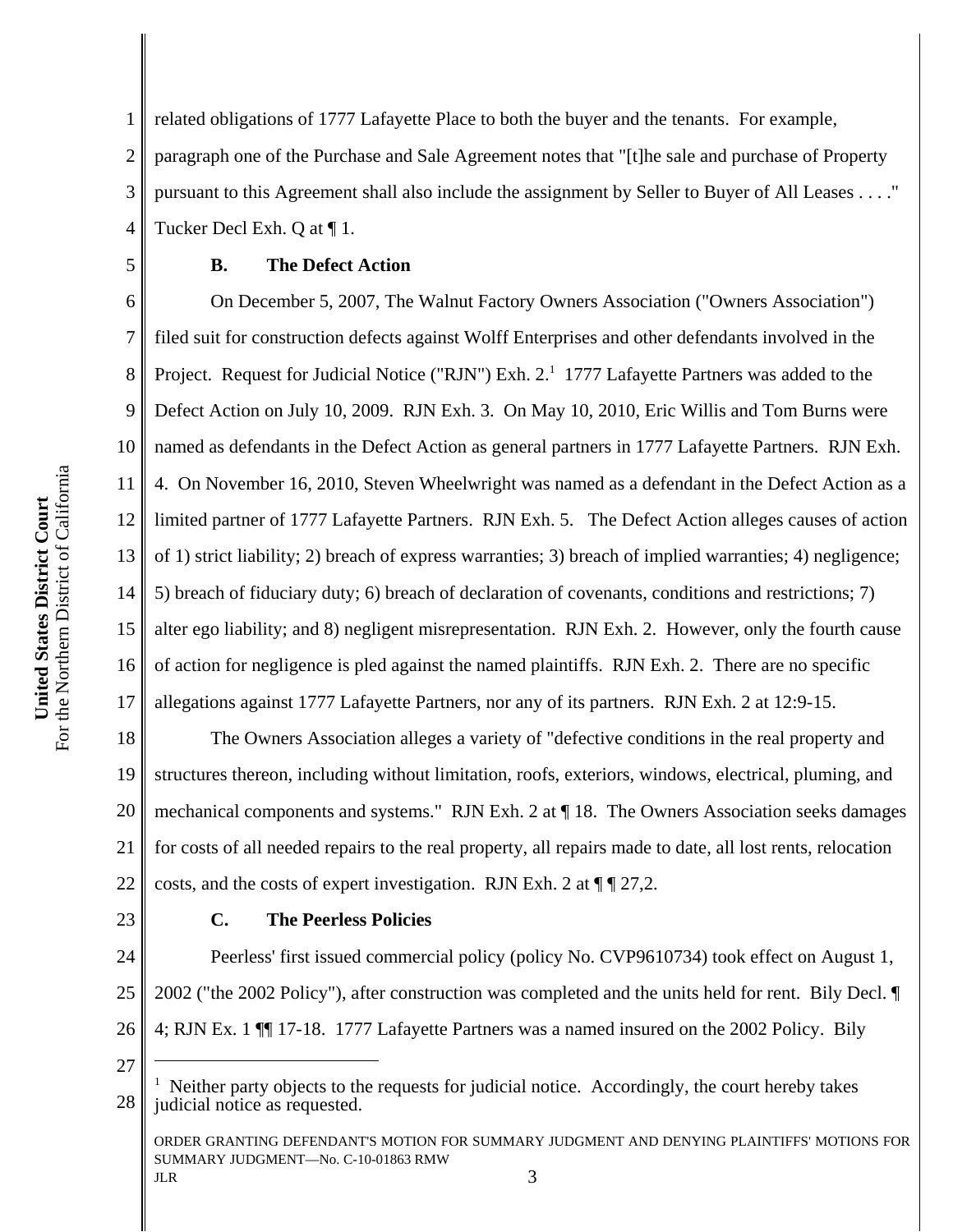| $\mathbf{1}$   | Decl. 14. The 2002 Policy was subsequently renewed from August 1, 2003 to August 1, 2004 ("the                                                                                                                                                                                          |
|----------------|-----------------------------------------------------------------------------------------------------------------------------------------------------------------------------------------------------------------------------------------------------------------------------------------|
| $\overline{2}$ | 2003 Policy"). Bily Decl. 15. In the 2003 Policy, the "named insured schedule" listed 1777                                                                                                                                                                                              |
| $\mathfrak{Z}$ | Lafayette Partners as a named insured. Bily Decl. ¶ 5. 1777 Lafayette Partners was a named insured                                                                                                                                                                                      |
| $\overline{4}$ | on the August 1, 2004 to August 1, 2005 renewal Policy No. CBP9610734. Bily Decl. 16, Exh. C.                                                                                                                                                                                           |
| 5              | The August 1, 2004 to August 1, 2005 policy was renewed for consecutive annual policy periods                                                                                                                                                                                           |
| 6              | through August 2, 2007, but 1777 Lafayette Partners was not a "named insured" on the policy afer                                                                                                                                                                                        |
| 7              | August 1, 2005. Bily Decl. ¶ 7.                                                                                                                                                                                                                                                         |
| 8              | Definition of Insured, Named Insured and "You"<br>1.                                                                                                                                                                                                                                    |
| 9              | In each of the policies, the first page of the Commercial General Liability Coverage Form                                                                                                                                                                                               |
| 10             | states:                                                                                                                                                                                                                                                                                 |
| 11             | Throughout this policy the words "you" and "your" refer to the Named Insured shown<br>in the Declarations, and any other person or organization qualifying as a Named                                                                                                                   |
| 12             | Insured under this policy The word "insured" means any person or organization<br>qualifying as a such under Section II-Who Is An Insured.                                                                                                                                               |
| 13             | Bily Decl. Exh. A, P-000106; Exh. B, P-00270; Exh. C, P-00468.                                                                                                                                                                                                                          |
| 14<br>15       | Section II - Who Is An Insured states the following:                                                                                                                                                                                                                                    |
| 16             | If you are designated in the Declarations as                                                                                                                                                                                                                                            |
| 17             |                                                                                                                                                                                                                                                                                         |
| 18<br>19       | (B) A partnership or joint venture, you are insured. Your members, your<br>partners, and their spouses are also insureds, but only with respect to the conduct of<br>the business."                                                                                                     |
| 20             | Bily Decl. Exh. A, P-00112; Exh. B, P-00276; Exh. C, P-00474.                                                                                                                                                                                                                           |
| 21             | <b>Liability Coverage</b><br>2.                                                                                                                                                                                                                                                         |
| 22             | The Peerless Policies provide Bodily Injury and Property Damage Liability coverage which                                                                                                                                                                                                |
| 23             | states:                                                                                                                                                                                                                                                                                 |
| 24             | 1. Insuring Agreement                                                                                                                                                                                                                                                                   |
| 25             | a. We will pay those sums that the insured becomes legally obligated to pay as                                                                                                                                                                                                          |
| 26             | damages of "bodily injury" or "property damage" to which this insurance applies.<br>We will have the right and duty to defend the insured against any "suit" seeking those                                                                                                              |
| 27<br>28       | damages. However, we will have no duty to defend the insured against any "suit"<br>seeking damages for "bodily injury" or "property damage" to which this insurance<br>does not apply. We may, at our discretion, investigate any "occurrence" and settle<br>any "suit" that may result |
|                | ORDER GRANTING DEFENDANT'S MOTION FOR SUMMARY JUDGMENT AND DENYING PLAINTIFFS' MOTIONS FOR<br>SUMMARY JUDGMENT-No. C-10-01863 RMW<br>4<br>JLR                                                                                                                                           |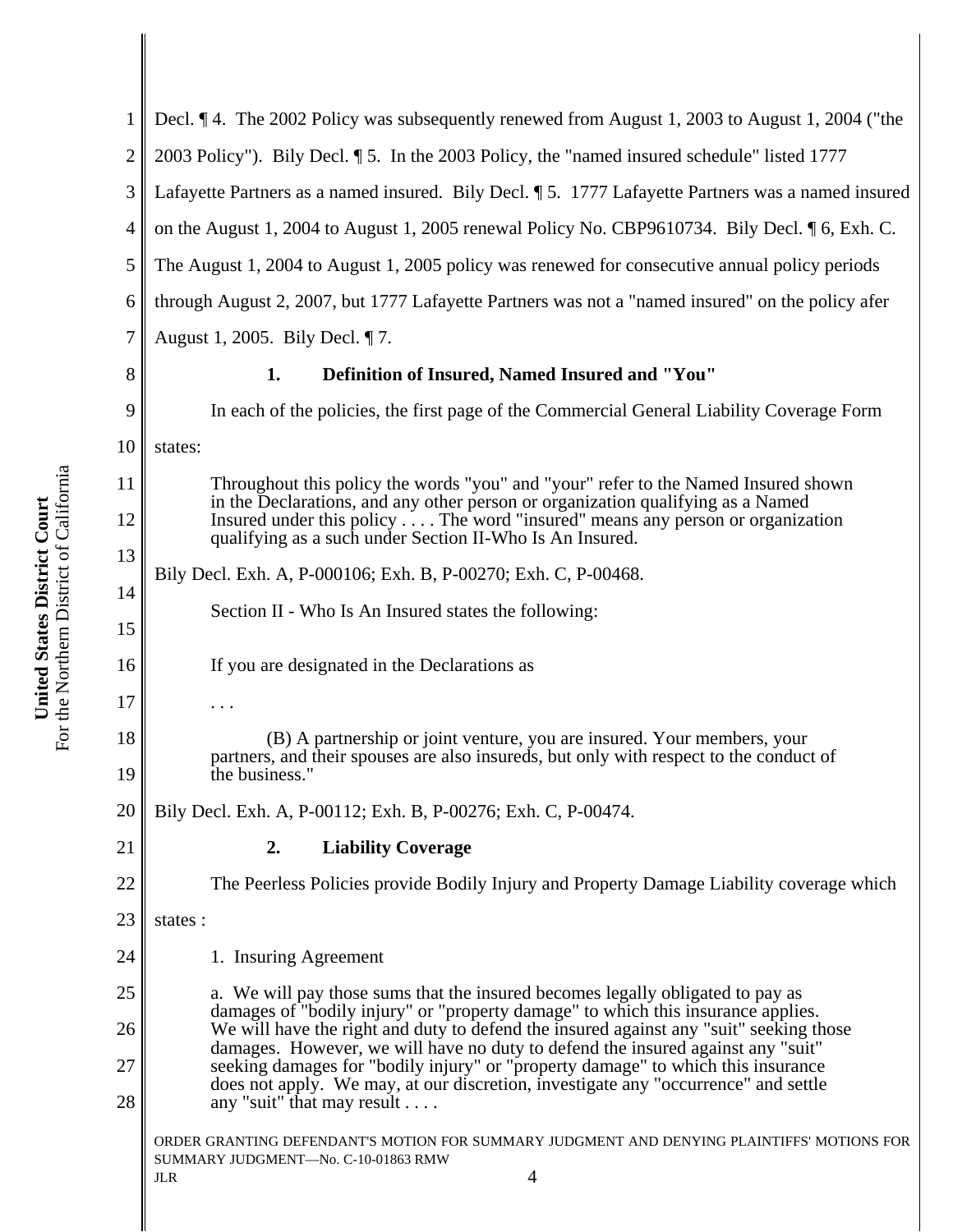| 1        | Bily Decl. Exh. A, P-00106; Exh. B, P-00270; Exh. C, P-00468.                                                                                        |
|----------|------------------------------------------------------------------------------------------------------------------------------------------------------|
| 2        | The Policies also contain the following exclusions:                                                                                                  |
| 3        | 2. This insurance does not apply to:                                                                                                                 |
| 4        | .                                                                                                                                                    |
| 5        | J. Damage to Property                                                                                                                                |
| 6        | "Property damage" to:                                                                                                                                |
| 7        | $(1)$ property you own, rent or occupy;                                                                                                              |
| 8<br>9   | (2) Premises you sell, give away or abandon, if the "property damage" arises out of<br>any part of those premises;                                   |
| 10       |                                                                                                                                                      |
| 11       | Paragraph (2) of this exclusion does not apply if the premises are "your work" and<br>were never occupied, rented or held for rental by you.         |
| 12       | Bily Decl. Exh. A, P-00118-119; Exh. B, P-00282-283; Exh. C, P-00471-472.                                                                            |
| 13       | 3.<br><b>Designated Premises</b>                                                                                                                     |
| 14       | Beginning with the 2003 Policy, liability coverage is limited to liability arising out of                                                            |
| 15       | specific property. The 2003 policy includes the following endorsement:                                                                               |
| 16       | LIMITATION OF COVERAGE TO DESIGNATED PREMISES OR PROJECT                                                                                             |
| 17       | This endorsement modifies insurance provided under the following:                                                                                    |
| 18       | COMMERCIAL GENERAL LIABILITY COVERAGE PART                                                                                                           |
| 19       | This insurance applies only to "bodily injury", "property damage", "personal and<br>advertising injury" and medical expenses arising out of:         |
| 20<br>21 | 1. The ownership, maintenance or use of the premises shown in the Schedule<br>and operations necessary or incidental to those premises; or           |
| 22       | 2. The project shown in the schedule                                                                                                                 |
| 23       | <b>SCHEDULE</b>                                                                                                                                      |
| 24       | Premises:<br>LOC. #1 to LOC. #11 PER LOCATION SCHEDULE                                                                                               |
| 25<br>26 | Bily Decl. Exh. B, P-00263-64; Ex. C, P-00403-404.                                                                                                   |
| 27       | The Project was designated location number 7 on the 2003 Policy. Bily Decl. Exh. B, P-                                                               |
| 28       | 00263-264. However, the Project (location 7) was removed as a designated premises by                                                                 |
|          | ORDER GRANTING DEFENDANT'S MOTION FOR SUMMARY JUDGMENT AND DENYING PLAINTIFFS' MOTIONS FOR<br>SUMMARY JUDGMENT-No. C-10-01863 RMW<br>5<br><b>JLR</b> |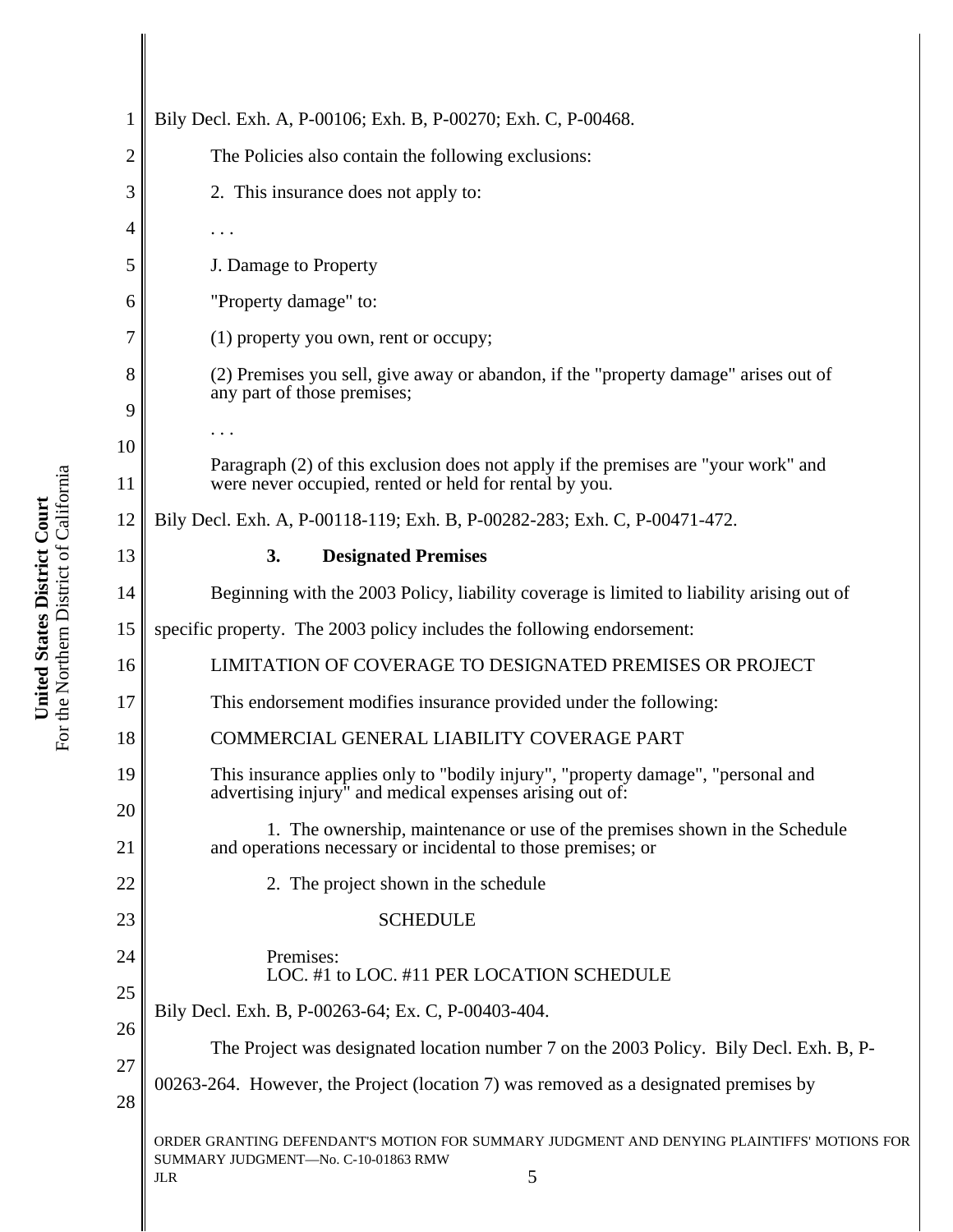1 2 endorsement with a change effective date of February 9, 2004. Bily Decl. Exh. B, P-00152. 1777 Lafayette Partners received a refund of \$8,050.00. Bily Decl. Exh. B, P-00152.

3

4

5

6

7

8

### **D. Tenders of Defense to Peerless and Declinations of Coverage**

On or about October 26, 2009, plaintiff 1777 Lafayette Partners tendered its defense to Peerless in the Defect Action. Creeden Decl. Exh. D. On March 29, 2010, Peerless sent a letter denying coverage to 1777 Lafayette Partners. Creeden Decl. Exh. F. Peerless subsequently denied coverage to Tom Burns, Eric Willis, and Steven Wheelwright as well.

**E. Procedural History**

9 10 11 12 13 14 15 16 17 18 Plaintiff 1777 Lafayette Partners filed its complaint against defendant Peerless on April 9, 2010 in the Superior Court of the State of California, County of Santa Clara. Peerless timely removed the complaint to this court on April 29, 2010 on the basis of diversity jurisdiction. Peerless filed an Answer on May 6, 2010. On January 4, 2011, the First Amended Complaint added Eric Willis and Tom Burns as plaintiffs. Plaintiffs filed a Second Amended Complaint on February 24, 2011 adding Steven Wheelwright as a plaintiff and adding a declaratory relief cause of action. Plaintiffs, together and individually, seek summary judgment on their declaratory relief–duty to defend cause of action, as well as partial summary judgment on their breach of contract claims establishing Peerless' breach by failing and refusing to honor its defense obligation. Likewise, Peerless seeks summary judgment against plaintiffs as to each cause of action.

19

20

#### **II. ANALYSIS**

#### **A. Summary Judgment**

21 22 23 24 25 26 27 28 Upon a showing that there is no genuine issue of material fact as to particular claims or defenses, the court will grant summary judgment in the moving party's favor upon all or any part thereof. Fed. R. Civ. Pro.56(a). The moving party has the initial burden of demonstrating the absence of a genuine issue of material fact. *Adickes v. S.H. Kress & Co.*, 398 U.S. 144, 157 (1970). Once the moving party presents evidence, which, if uncontroverted, would entitle that party to a directed verdict at trial, the burden then shifts to the non-moving party to set forth specific material facts demonstrating that there is a genuine issue for trial. *Anderson v. Liberty Lobby, Inc.*, 477 U.S. 242, 250 (1986).

ORDER GRANTING DEFENDANT'S MOTION FOR SUMMARY JUDGMENT AND DENYING PLAINTIFFS' MOTIONS FOR SUMMARY JUDGMENT—No. C-10-01863 RMW  $JLR$  6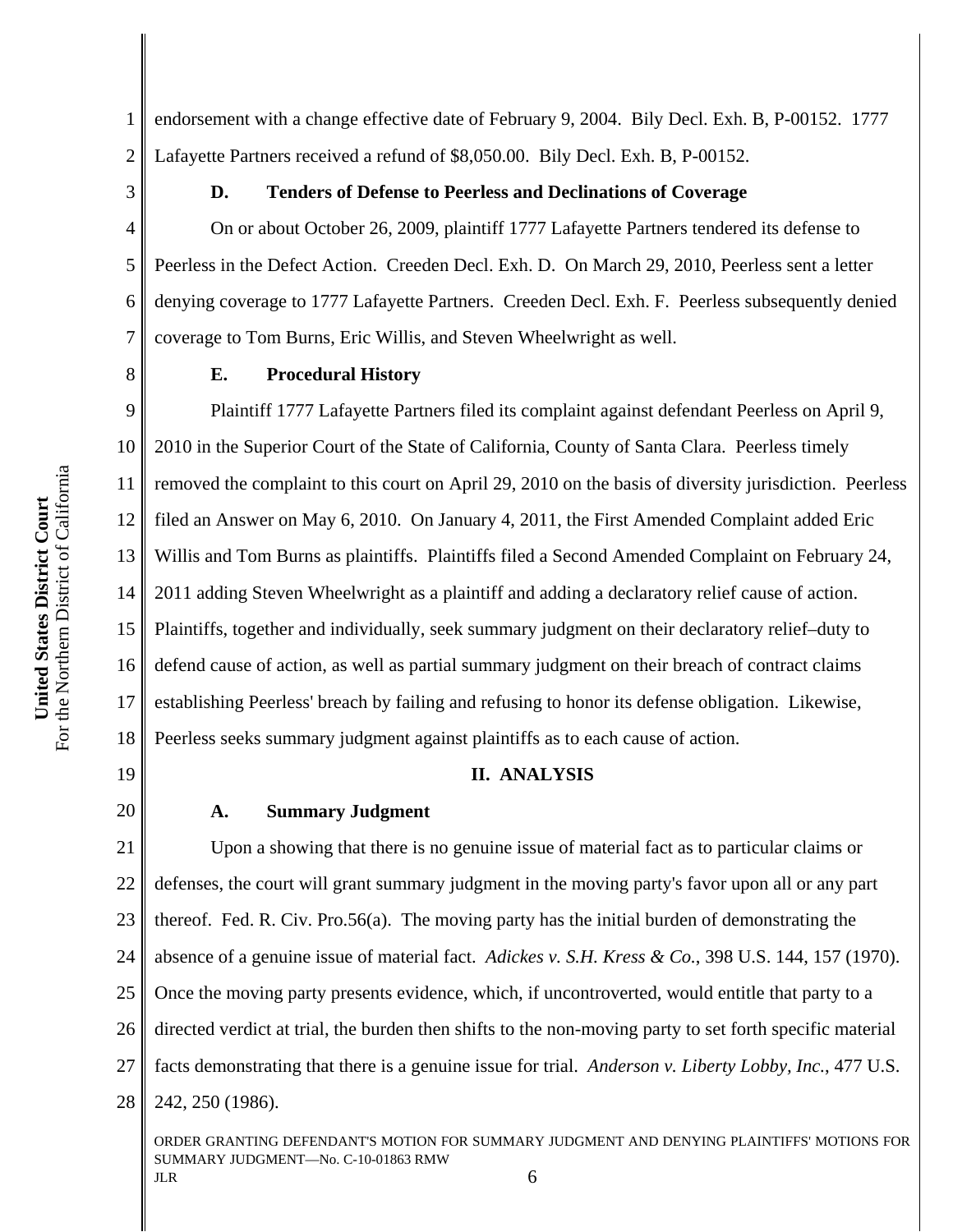2 3

4

5

6

7

1

#### **B. Duty to Defend 1777 Lafayette Partners**

Plaintiffs contend that Peerless has a duty to defend because the Owned Property exclusion does not apply after the date of sale and there is a possibility that damages occurred after sale and prior to February 9, 2004 when the policy no longer covered liability arising out of the Project. Plaintiffs also argue that the Owned Property exclusion is ambiguous because it can be interpreted to apply only during the time the insured owned the property or to property the insured ever owned.

8 9 10 11 12 13 Peerless argues that the Designated Premises endorsement dated February 9, 2004 clearly removed the Project from coverage. Moreover, Peerless contends that the Owned Property exclusion precludes coverage after the Project was sold. Peerless also contends that even if the Owned Property exclusion does not apply after 1777 Lafayette Partners no longer owned the property, the Alienated Premises exclusion applies thereafter to exclude coverage for the alleged property damage after sale of the property.

14 15 16 17 18 19 20 21 22 Section 2j(2) of the Policies exclude coverage for property damage to "premises you sell, give away or abandon, if the 'property damage' arises out of any part of those premises." This is commonly referred to as an "alienated premises exclusion." There is, however, a limited exception to exclusion  $2i(2)$ : the exclusion does not apply "if the premises are 'your work' and were never occupied, rented or held for rental by you." In this case, it is undisputed that the property was held out for rental, and actually rented, for three years prior to its sale. Accordingly, even if there is some period of time under the 2003-2004 policy term during which the property was no longer owned by 1777 Lafayette Partners but the subject property was a designated premise for liability coverage (three days), exclusion  $2i(2)$  precludes coverage.

23 24 25 26 27 Plaintiffs argue that the Alienated Premises exclusion provision should not apply and that they should be treated as developers who developed and sold a real estate project. However, courts have typically treated developers/renters as falling under alienated premises exclusions. *See Prudential-LMI Commercial Insurance Co. v. Reliance Insurance Co.*, 22 Cal. App. 4th 1508, 1512 n.2 (1994) (noting that where "the insured built an apartment complex, operated and managed the

28

ORDER GRANTING DEFENDANT'S MOTION FOR SUMMARY JUDGMENT AND DENYING PLAINTIFFS' MOTIONS FOR SUMMARY JUDGMENT—No. C-10-01863 RMW  $JLR$  7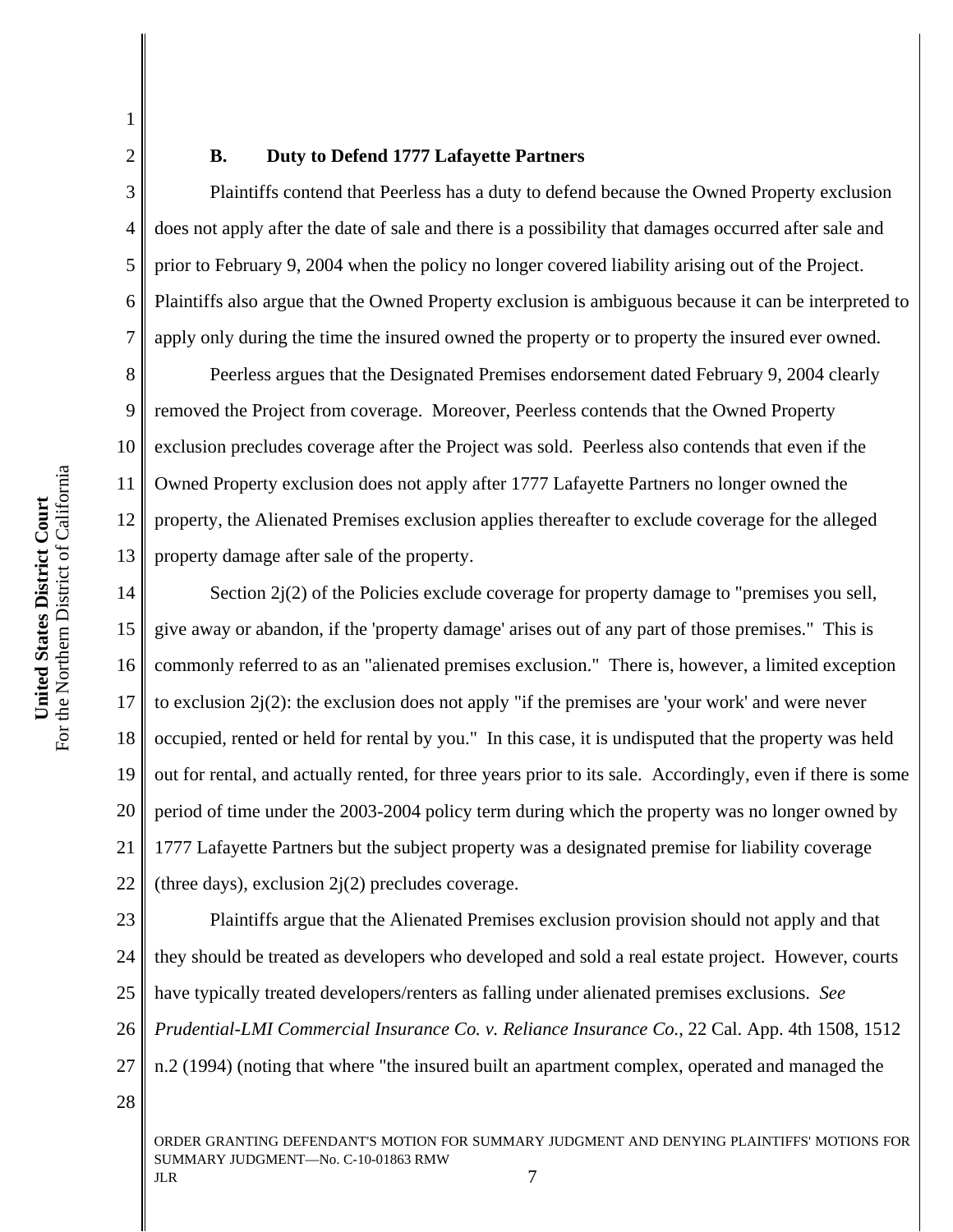1 2 complex as a landlord for four years, then sold it . . . the insured would not have been entitled to coverage because the property had either been 'rented' or 'held for rental'").

3 4 6 8 9 Plaintiffs further contend that because the Project was never completely rented in its entirety, it was not rented or held for rental. Plaintiffs point to the common areas outside the individual units that were never rented. But plaintiffs overlook that the occupancy rates for livable units were between 85-95%, producing close to two million dollars in rental income from 2002 through 2003. *See Travelers Prop. Cas. Co. of Am. v. Alder Grove, LLC*, 2009 U.S. Dist. LEXIS 42360 at \*6-7 (E.D. Cal. May 19, 2009). Plaintiffs' interpretation of the Alienated Premises exclusion as requiring every common space to be rented is an unreasonable interpretation of "held for rental."

10 11 12 13 14 15 16 17 18 19 Plaintiffs also argue that the Alienated Premises exclusion would vitiate the plaintiffs' Products-Completed Operations coverage. Plaintiffs overlook that the Products-Completed Operations coverage for liability for property damage is not a separately granted coverage, rather, it carves out exceptions to exclusions. For example, exclusion 2j specifically states that subparagraphs (6) does not apply to "property damage" included in the "products-completed operations hazard." Moreover, exclusion 2(l) also specifically invokes the Products-Completed Operations coverage. Bily Decl. Exh.A, P-00118-119; Exh. B, P-00282-283; Exh. C, P-00471-472. That the Products-Completed Operations coverage is not available when the named insured owns the property, and when the named insured sells the property after having held it for some time for rent does not render the coverage meaningless; it simply does not apply to those circumstances, as present here.

20 21 22 Plaintiffs further contend that the Designated Premises endorsement is ambiguous. However, the Project was clearly removed from the schedule effective February 9, 2004. The plain language of the Designated Premises endorsement states at the outset that "**This endorsement modified**

23 **insurance provided under the following: COMMERCIAL GENERAL LIABILITY**

24 25 26 27 28 ORDER GRANTING DEFENDANT'S MOTION FOR SUMMARY JUDGMENT AND DENYING PLAINTIFFS' MOTIONS FOR SUMMARY JUDGMENT—No. C-10-01863 RMW  $JLR$  8 **COVERAGE PART.**" Plaintiffs give no basis for an objectively reasonable belief that this endorsement did not affect general liability coverage or third party liability coverage for property damage. Plaintiffs rely on the declaration of Eric Willis to support their argument that they had an expectation of coverage for third party liability claims related to the Project after Eric Willis removed it from the Policies. But when the contract language is unambiguous, parol evidence such

5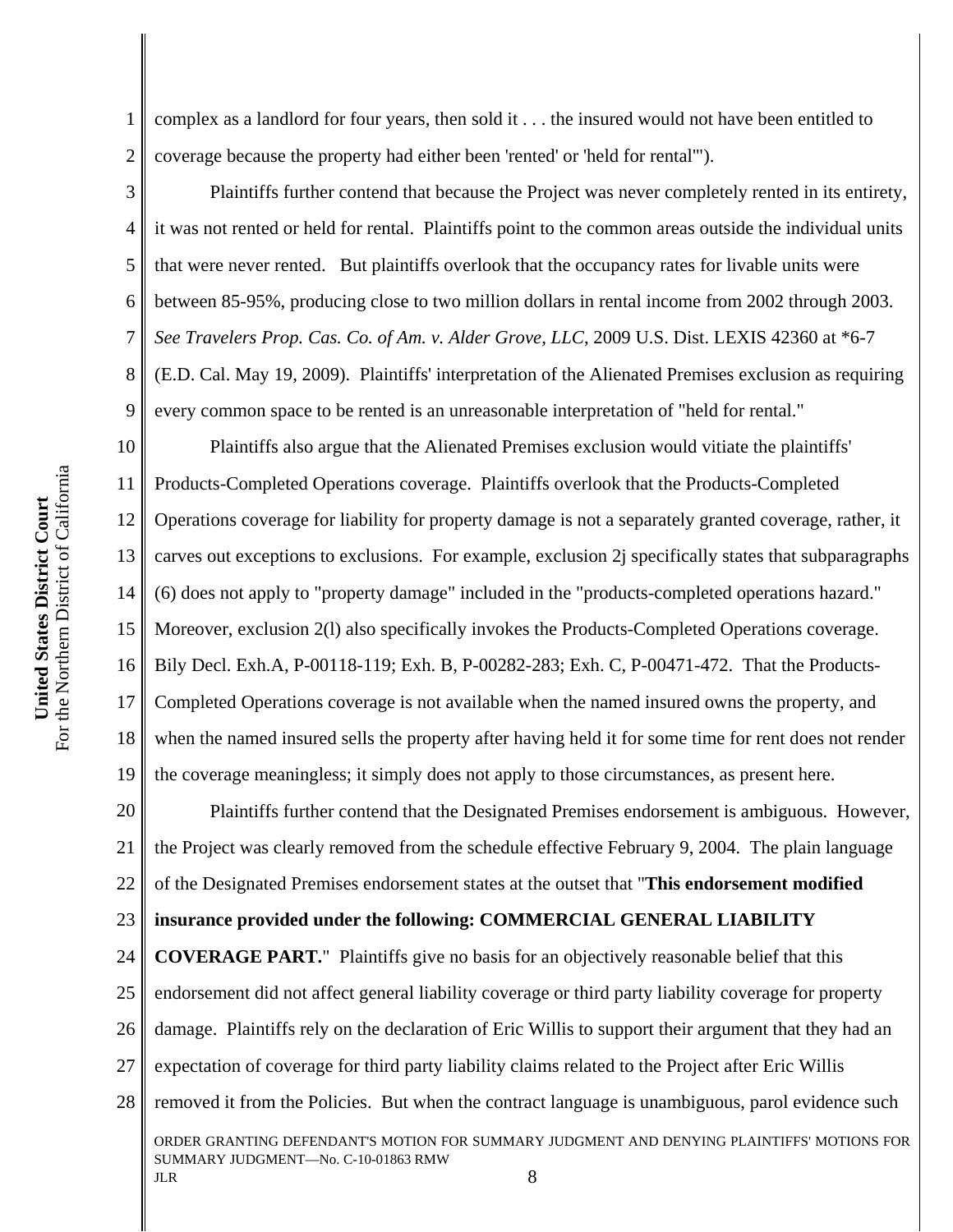3 4 5 6 7 8 9 10 of a contract of insurance is clear and unambiguous, a court will apply that meaning."). Moreover, 1777 Lafayette Partners actually received a refund of \$8050.00 because the removal resulted in *less* coverage. As a matter of law, Peerless has no duty to defend 1777 Lafayette Partners. **C. Duty to Defend Individual Plaintiffs** The individual plaintiffs agree that they are not the "you" for purposes of the exclusions. However, the individual plaintiffs argue that the exclusions that refer to "you" do not affect coverage

1

2

11 12 13 14 15 16 for them at all as insureds. But this interpretation would result in the additional insureds having more coverage under the Policies than the named insured. *See Travelers Prop. Cas. Co. of Am. v. Alder Grove, LLC*, 2009 U.S. Dist. LEXIS 82415 at \*5-\*6 (E.D. Cal. Sept. 10, 2009) (holding that because an alienated premises exclusion applied to the named insured, it also applied to the insured). Moreover, the Policies specifically state that the individual partners comprising 1777 Lafayette Partners are "insureds, but only with respect to the conduct of the business" of the named insured partnership.

as the declaration of Eric Willis is irrelevant and inadmissable.2 *Montrose Chem. Corp. v. Admiral*

*Ins. Co.*, 10 Cal. 4th 645, 666-667 (1995) ("If the meaning a layperson would ascribe to the language

17 18 19 20 21 22 23 24 Plaintiffs rely on *Md. Casualty Co. v. Reeder*, 221 Cal. App. 3d 961, 977 (1990) and *Smith Real Estate v. Continental Casualty Co.* 67 Cal. App. 4th 406, 416 (1998) for the proposition that an insured is not an owner, and the Owned Property Exclusion and Alienated Premises Exclusion do not apply. But each of these cases involve multiple named insureds. They do not discuss or consider the question of how exclusions apply to an additional insured when the named insured providing their insurance is excluded from coverage. Moreover, *Minkler v. Safeco Insurance Co.* 49 Cal. 4th 315 (2010) is inapposite because that case dealt with a policy where the coverage and exclusions applied to "an insured," not just the named insured.

25 26

#### ORDER GRANTING DEFENDANT'S MOTION FOR SUMMARY JUDGMENT AND DENYING PLAINTIFFS' MOTIONS FOR SUMMARY JUDGMENT—No. C-10-01863 RMW  $JLR$  9

<sup>&</sup>lt;sup>2</sup> Peerless moves to strike the declaration of Eric Willis insofar as it reflects his intentions and expectations when he removed the Project from the schedule. Because there is no ambiguity in the endorsement, the declaration is not relevant.